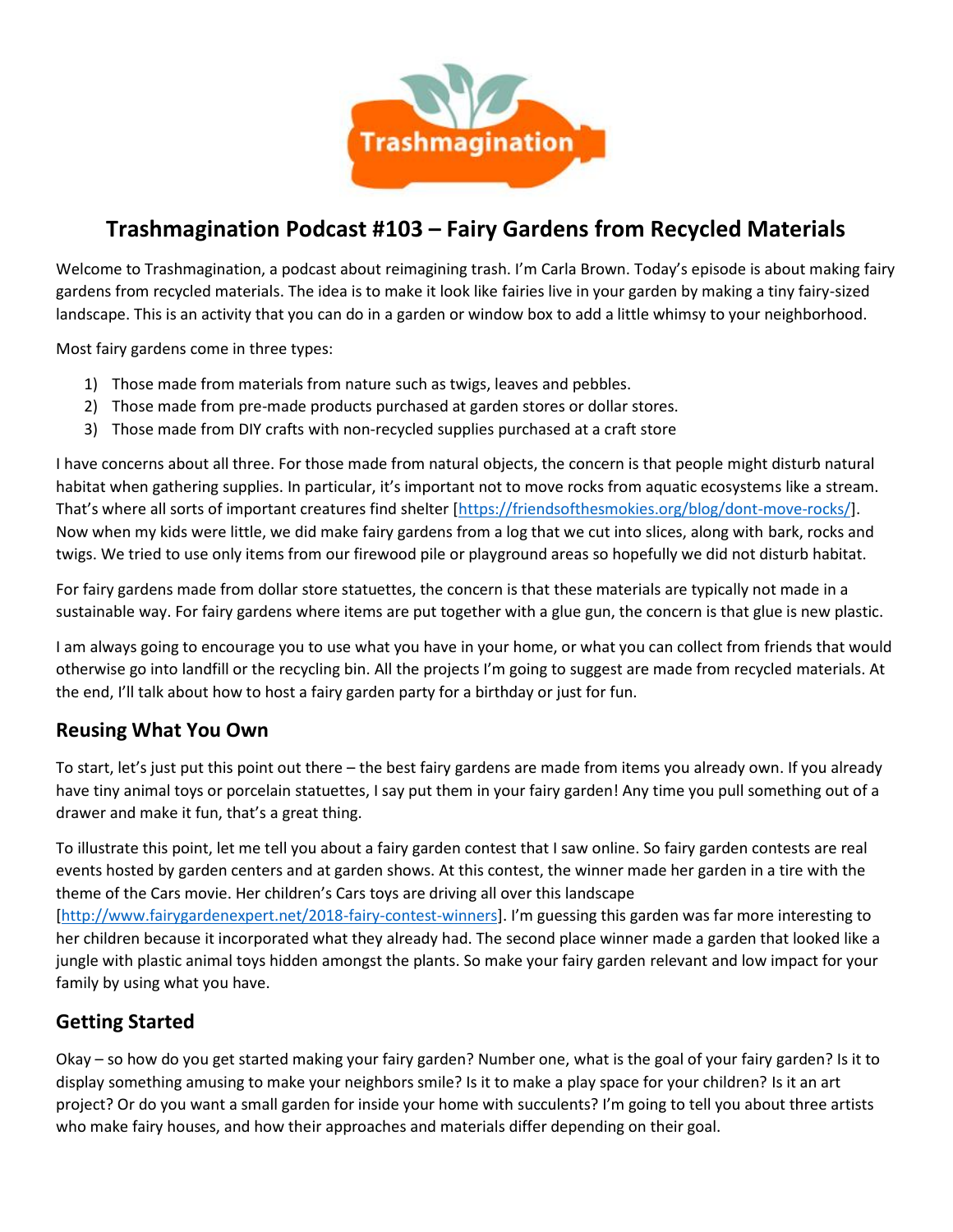# **Birdy Heywood's Fairy Houses**

The first artist is Birdy Heywood [https://www.birdydragonbirther.com/]. Last summer, a friend suggested that I reach out to Birdy to learn about her fairy houses that she makes from recycled materials. Birdy generously shared with me a booklet she made about her techniques, which involve making fairy houses from recycled plastic milk bottles and cardboard egg cartons. Birdy said it would be okay to share her instruction booklet with you! So I will post that in the show notes. If you learn best by working with an instructor, Birdy teaches workshops so I'll link you to her workshop page [https://www.birdyheywood.com/workshops].

To summarize Birdy's fairy houses, they have a plastic milk jug as a base. She cuts windows and door shapes out of the plastic. She then uses a sculpting material called Powertex [https://www.powertexart.us/] or Sculptin [https://www.sculptin.co.uk/]. These products are hardeners, meaning that they soak into porous materials like fabric or cardboard and then harden. They can also be mixed with sand or sawdust to make something like a dough that you can mold into a shape that hardens. They adhere to most surfaces except plastic, so to make her fairy houses, Birdy covers the plastic milk jugs with masking tape. These hardeners are water-based and yet the final product is fine in wet weather. Every website I reviewed says that these products are environmentally-friendly.

Anyhow, the wonder of these products are that you can take many items like fabric or cardboard and sculpt them into really amazing sturdy, weather-resistant shapes. This is great for fairy houses, but really any type of sculpting. It opens up a whole other type of creative reuse that I have not tried before. Thank you for your generosity and inspiration Birdy!

#### **Laura Ramie from the Pittsburgh Center for Creative Reuse**

The next artist is Laura Ramie from the Pittsburgh Center for Creative Reuse which I visited about five years ago. It's a wonderful and large creative reuse center, which is like a secondhand store for art and craft supplies. Laura posted a video in May 2020 showing how she makes fairy gardens [https://www.facebook.com/watch/?v=663728947525707].

Laura's fairy house approach is very different from Birdy's. While Birdy's houses look like they come from a storybook, Laura's houses look like little mounds of mud covered in grass and flower petals. Both have their merits. Birdy's houses would appeal to an artist interested in artistic scupture. Laura's fairy houses would be a fantastic project for kids who want to play with mud and really enjoy digging in with their hands. It depends on your goal.

The base for Laura's fairy houses are juice cartons. She covers the cartons with a material called cob, which is a natural building material made from sand, clay and straw. This method of building has been around for centuries all over the world. Laura shows how to mix your own cob and apply it to your cartons. She mixes the ingredients with her feet!

#### **Lindsey Boardman from Filth Wizardry's Fairy Gardens**

Next I'll tell you about the fairy houses made by Lindsey Boardman from Filth Wizardry. So, many fairy gardens do not actually include fairies. They just look like a place where fairies *might* live if you use your imagination. But if you have kids, they might want actual fairy toys to play with. And one way to transform a regular toy into a fairy is to make wings.

If you have been listening to Trashmagination before, you know I love to make things from plastic milk jugs. The plastic can be cut with regular scissors into any shape. I first learned about this from Lindsey Boardman. Lindsey's tutorial for making butterflies from plastic milk jugs is one of my all-time favorite creative reuse crafts [http://www.filthwizardry.com/2009/07/fairy-houses-and-fairy-wings-for-your.html]. I have cut thousands of butterflies from milk jugs which I bring to events to teach families about creative reuse.

But Lindsay doesn't only share ideas about making fairy wings. She has her own unique approach to fairy gardens. Lindsey and her kids make their fairy gardens indoors. On a table, they make simple fairy houses by cutting windows and doors from plastic milk jugs and decorating them with markers. Then they create a colorful world with a million textures by pressing homemade dough all over the surface of the table, and then pressing objects into the dough [http://www.filthwizardry.com/2009/07/play-dough-mermaid-kingdom.html]. These are objects that they use over and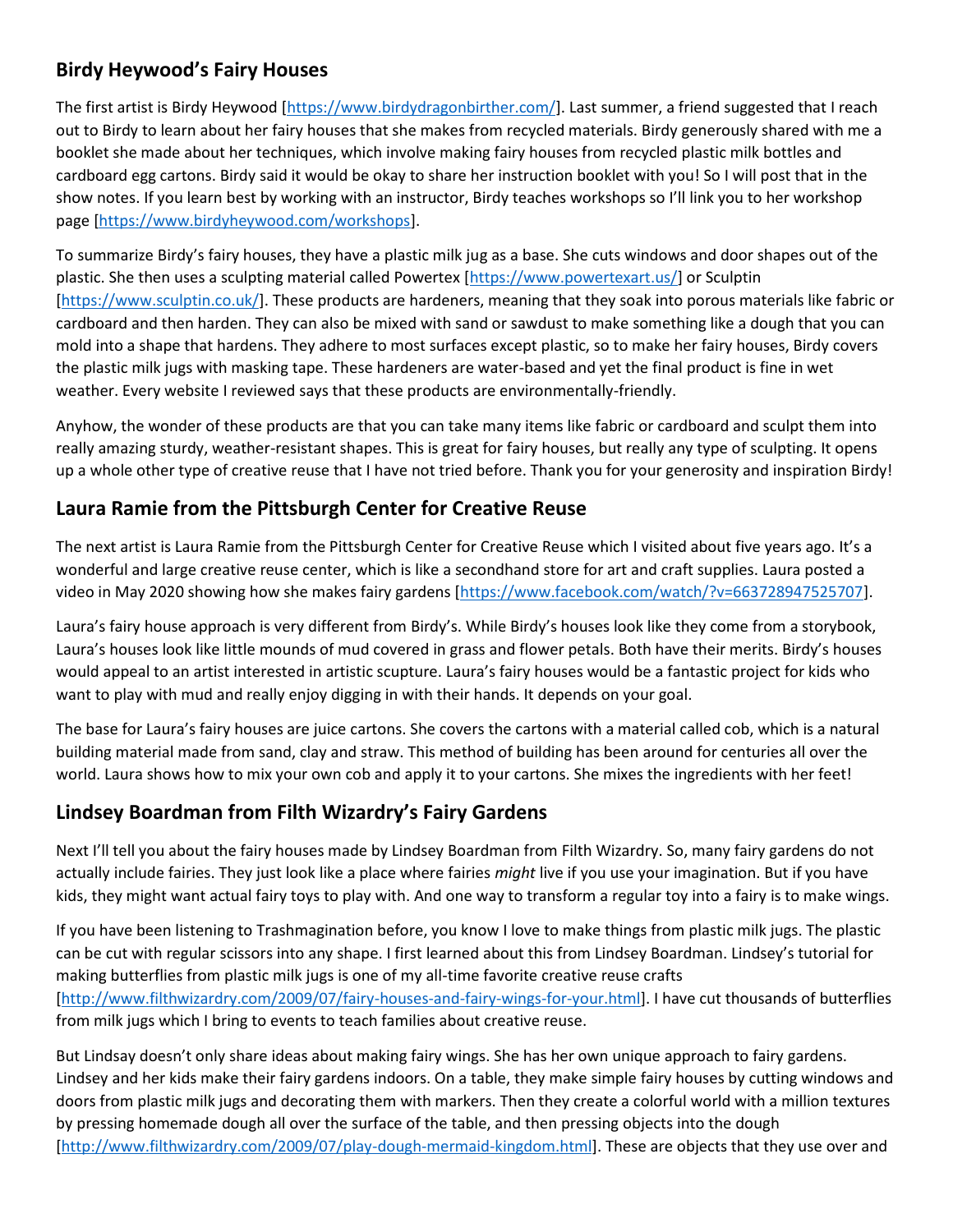over again in the creative play such as pretend jewels, glass beads and sea shells. This is a fun way to make a fairy garden on a day that is too hot to play outside.

So you can make a fairy house from a milk jug or juice carton as your base, or you can take a wooden birdhouse kit and repurpose it. I challenge you to think of ways to do this that avoid glue, but I also understand that is the most popular way to make fairy houses.

If you don't want to make a whole house, you could just put a fairy-sized door on a tree, which makes it seem like the fairies live in the tree trunk. Most of these fairy doors are made by gluing wooden craft sticks or scrap wood. Some craftspeople on Etsy specialize in making very artistic doors that you can purchase [https://www.etsy.com/search?q=fairy%20door].

#### **Fairies**

So here's something interesting about fairy gardens – many do not contain actual physical fairies. This allows people to imagine the fairies any way they like. It allows you to make a world in whatever size you want – unlike railroad enthusiasts who have to make tracks that exactly fit their trains.

If you have kids who want to play with the fairy gardens, it will likely change how you design your fairy house. They will likely play with it longer if they have actual fairies that fly around in their garden and have little fairy dramas.

When my kids were little, they had small dolls with wings or we would make them wings from milk jugs. For this podcast episode, I set myself a challenge of designing a fairy from my plastic recyclables. The way I approached this project was to gather all my pink plastic items such as shampoo bottles, plastic caps and a device that you use to hold your dental floss which our dentist gave my kids.

I also gathered pink shopping bag handles. I go around on recycling day to see if my neighbors have put their paper recycling in a paper gift bag or shopping bag with handles made from string. Those just contaminate the paper recycling, so I pull them off and they are an essential component of my recycled crafts as a way to avoid glue. I use a technique where I make holes in my recyclables either with my drill press or a hole punch. Then I string the handles through the holes to make something like a spine for my designs, or to tie on items like wings.

My recycled pink fairy is nine inches or 20 centimeters tall including her crown. Her skirt is made by cutting off the spout of the shampoo bottle and turning it upside down, then drilling a hole in the bottom of the bottle. Then I drilled holes in the caps and used my shopping bag handle through the holes to make the spine of the fairy. I added a fun detail to her head with that flossing tool. It looks like a two-pronged crown or maybe she has tall bunny-like ears? Her arms are made from a piece of pink sock that I got from the rag bin. I also made wings from a plastic milk jug and tied them on her back. The nice thing about using shampoo bottles is that they are type 2 plastic, which is not recycled near me, nor in many places. Plus the colors of shampoo bottles are often very vibrant. I used pink plastic for this fairy, but you could gather materials to make a fairy in any color, such as turquoise, orange, blue, yellow or red.

Here's something to consider. I have been collecting plastic caps for 20 years. Caps come in many colors, sizes and qualities. But as with all things, some colors are more rare than others. In general where I live, it is challenging to find caps that match skin tones in all variations. But a nice thing about fairies is that they can be whatever color caps you have. The way I made my fairy was to gather all the pink plastic items that I had, which were about 15 items, and then move them around until I could imagine them as a fairy.

One way that people make fairies is with acorns. I recently read an article about a woman in Dartmouth, Nova Scotia who was creating a series of small fairy scenes in her front yard where all the fairies were made from acorns [https://www.thechronicleherald.ca/lifestyles/local-lifestyles/aspreys-acorn-people-creations-bring-smiles-to-pleasant street-pedestrians-455152/]. I especially love how she sculpts bark into a camper and a canoe! Of course acorns are from nature and a food source for animals. So I would say use up trash first, but do check out her designs for inspiration.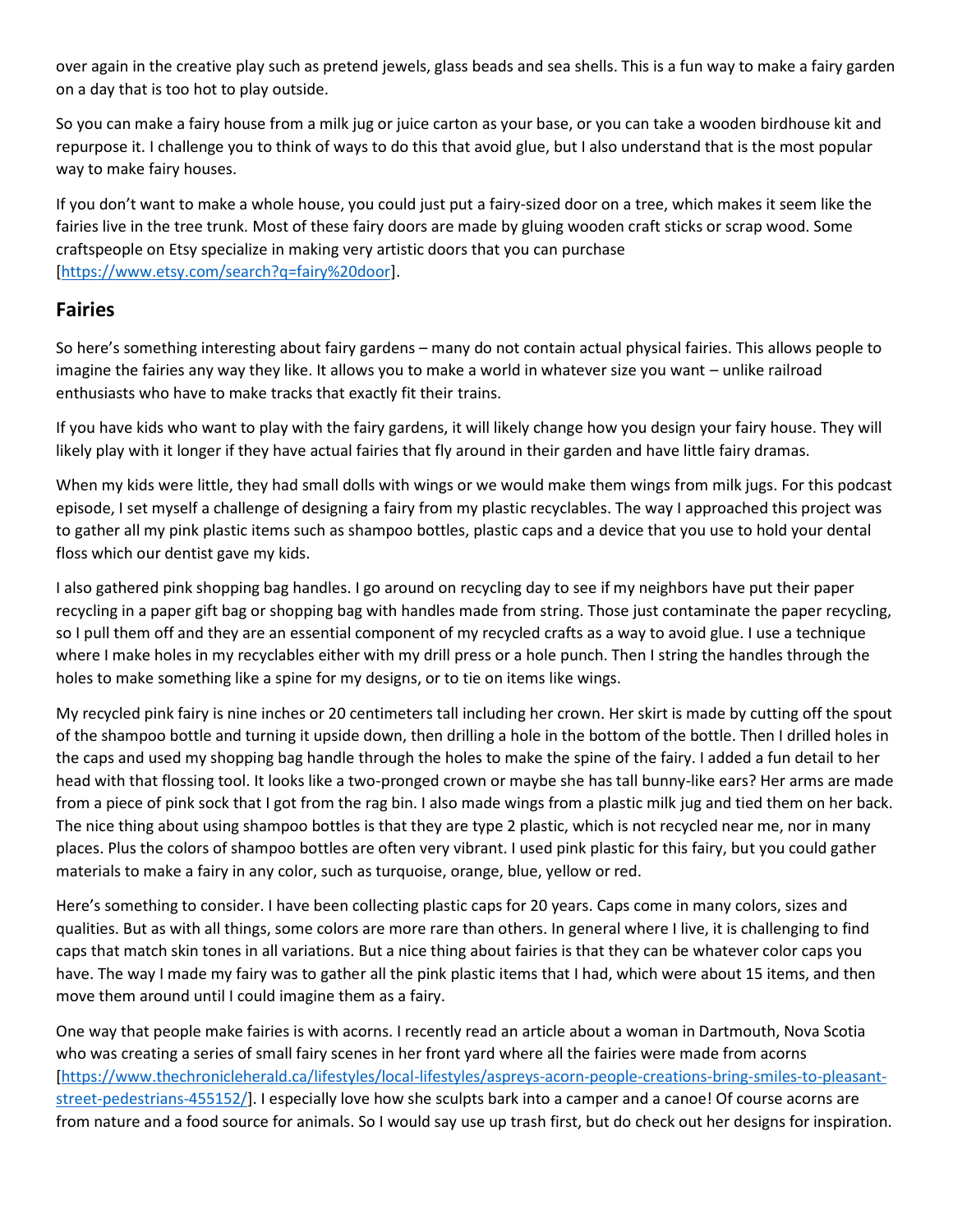# **Fairy Furniture and Decorations**

Next let's talk about fairy-sized furniture and decorations. The more detail that you add to your fairy world, the more it will make people smile. You can get ideas for making fairy-sized furniture from my podcast episode about making dollhouse furniture, but today I'll highlight projects that would hold up well even outside.

The first idea is to make fairy-sized rugs. My kids used to make these from scraps of burlap that they would paint. Also if you are teaching your kids to knit, crochet or weave, a tiny fairy-sized rug is a very achievable project. You could make yarn from plastic bags or plarn to make your rugs more waterproof.

Another cute idea is to make tiny bunting from fabric scraps. Bunting is a decoration made from a long string and you attach triangle-shaped flags that hang down. To make one for fairies, you need only very tiny fabric bits. You can take a very thin strip of fabric and just sew a straight line down the strip to hold down the triangles for your fairy world.

### **Fairy Landscaping**

A fairy garden is really just a miniature landscaping project. So next I'll share creative reuse ideas related to landscaping.

There is a concept called a fairy circle which is a circle of mushrooms in the forest. The idea is that the fairies come to that spot to have their meetings and parties. So one way to make a fairy garden is to make a whole bunch of mushrooms from recycled materials and place them in a circle.

I made mushrooms from plastic caps. They are made from a large red plastic cap on the top, with a stack of small white plastic caps as the stem. I drill down the center of each cap, and string a cord up through the middle, nice and tight. I finish the mushroom by dabbing on little white circles of paint, using the wooden end of a paint brush.

Some people make fairy houses in a pot or on a tray so they can move it around. One way to creatively reuse is to make your fairy garden from broken terra cotta pots. Those are the orange clay pots which unfortunately do tend to crack if they are left outside in cold weather or dropped. The clay retains water so you can use the broken pot chunks to make a world for fairies by layering them with soil inside a larger pot. I have seen fairy gardens made in old fountains, tires, wagons and sinks. It can be a fun way to creatively reuse a large object that doesn't work anymore.

Another fun way to add detail to your fairy garden is to make a pretty garden path. Most people do this by placing flat stones or slices of a log. I saw an especially beautiful garden path on the blog Beneath the Ferns. This artist made many tiny pebbles from bake-able clay and then laid them in a swirling pattern. I wouldn't suggest using bake-able clay because it's made from plastic, but instead, I think you could use little beans that come in all different colors. I do recommend checking out the design made by Beneath the Ferns for inspiration [https://beneaththeferns.com/fairy garden-tutorials/tutorial-miniature-garden-path-mosaic-pebble-swirl/].

The other way that people add landscaping to their fairy gardens is to choose plants that stay very small such as succulents. The challenge is choosing plants that fit your climate and would survive outside if you have your fairy garden outside. Other people build their fairy garden in the roots of a tree that already grows in their yard.

# **Fairy Pets**

Some people like to make pets for their fairy gardens. The most popular critters are frogs, ladybugs and hedgehogs. Some people make the pets by painting small rocks. I encourage you to make them from plastic caps. It's easy to make a ladybug from a red plastic cap and a black marker. I'll share a cute bunny craft that I made many years ago from plastic caps and a shampoo bottle in the show notes. You can make caterpillars for the fairies to ride by drilling plastic caps down the center and then stringing them together with – of course – a shopping bag handle. I call these cap-erpillars and it is a craft I love doing with younger children.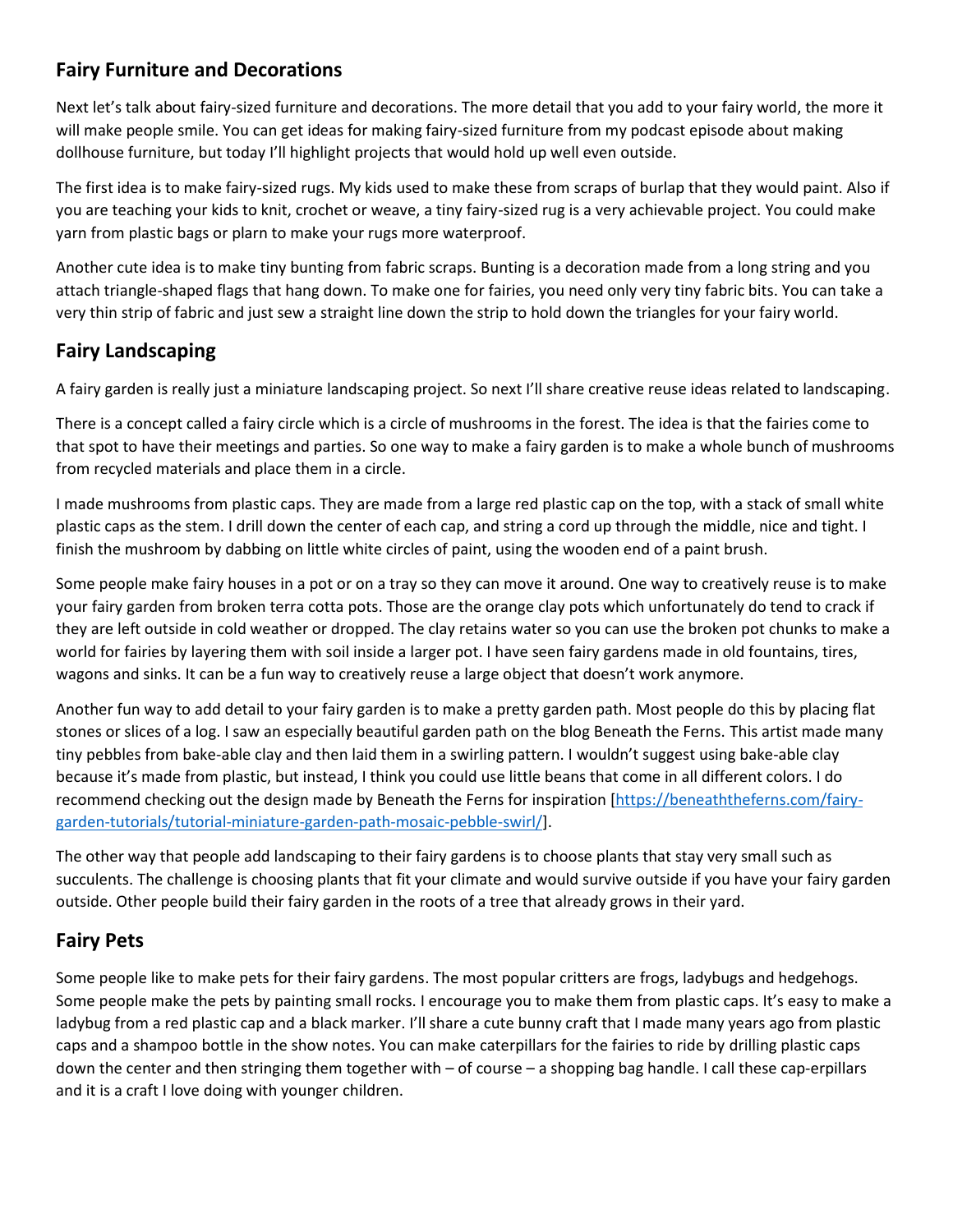# **Fairy Wands**

This next idea is to make fairy wands. I have seen many variations on this idea, but here are some that emphasize creative reuse.

You can take small twigs and have your kids paint them. This is a great way to use up the dribbles at the bottom of paint bottles that are almost empty. You can also tie on fabric flowers that you already own.

The next idea is to gather beads, buttons or other tiny craft supplies you already own. Then you take a bit of craft wire or very thin dowel and slide on the beads. Some people combine these two ideas and wrap the wire around the stick.

#### **Planning a Fairy Birthday Party**

I'll finish with recommendations for how to do a fairy garden theme party. I'm going to assume this party is for a child. When I plan birthday parties for that age range, I arrange activities with this flow:

- 1) Quiet activities that someone can do individually This is great for when guests arrive so they have something to do while they wait for everyone to arrive.
- 2) Circle activities
- 3) Larger activities where the guests move their bodies
- 4) Food!
- 5) Craft activities where the guests make something to bring home

So for the quiet activity to offer while guests arrive, you could have a variety of fairy wings cut out from plastic milk jugs. You could ask your guests to bring a toy that they want to make into a fairy, and then they get to decorate the wings and transform their toy. The challenge with this activity for smaller children is that you need to use permanent markers on the milk jug plastic. Washable markers will just wipe off on to their hands. So you might have the kids put on old adult t shirts to protect their clothing or aprons if you have those already. You could also have the guests make ladybugs from red plastic caps.

Next comes the circle activity. For this one, we used to play a game that is sometimes called "Pass the Parcel." You first need a small box and inside you put small items for the guests. For a fairy garden theme party, the box could contain special jewels for fairy wands. Then I would wrap the box in many layers of newspaper. On each layer, I would write an activity. We play music and whoever is holding the package when the music ends will do the activity. For fairy-themed activities it could be:

- Invent a fun fairy name for yourself
- Do five fairy jumps
- Do three fairy twirls
- Walk around the circle while pretending to fly
- Name three animals that would be good fairy pets
- Name a fairy from a movie or story
- Make a wish
- Make up a recipe for a fairy's favorite snack.

Next comes the larger activities where they move their bodies. My favorite activity is to do a blindfold walk, where you string a rope from tree to tree. Then one guest puts on a blindfold and their partner does not. The blindfolded guest follows the rope on their adventure, while the guest who is not blindfolded gives them tips about how to proceed safely. This works well if the person who is not blindfolded is an older child or adult who is more responsible, and you have coached them on how to look for tripping hazards without taking away any of the magic of the blindfolded walk.

Another fun idea would be to make a fairy walk at night. Many birthday parties are during the day, but if you have one in the evening, a magical way to move the guests from one place to another would be to string some holiday lights over a